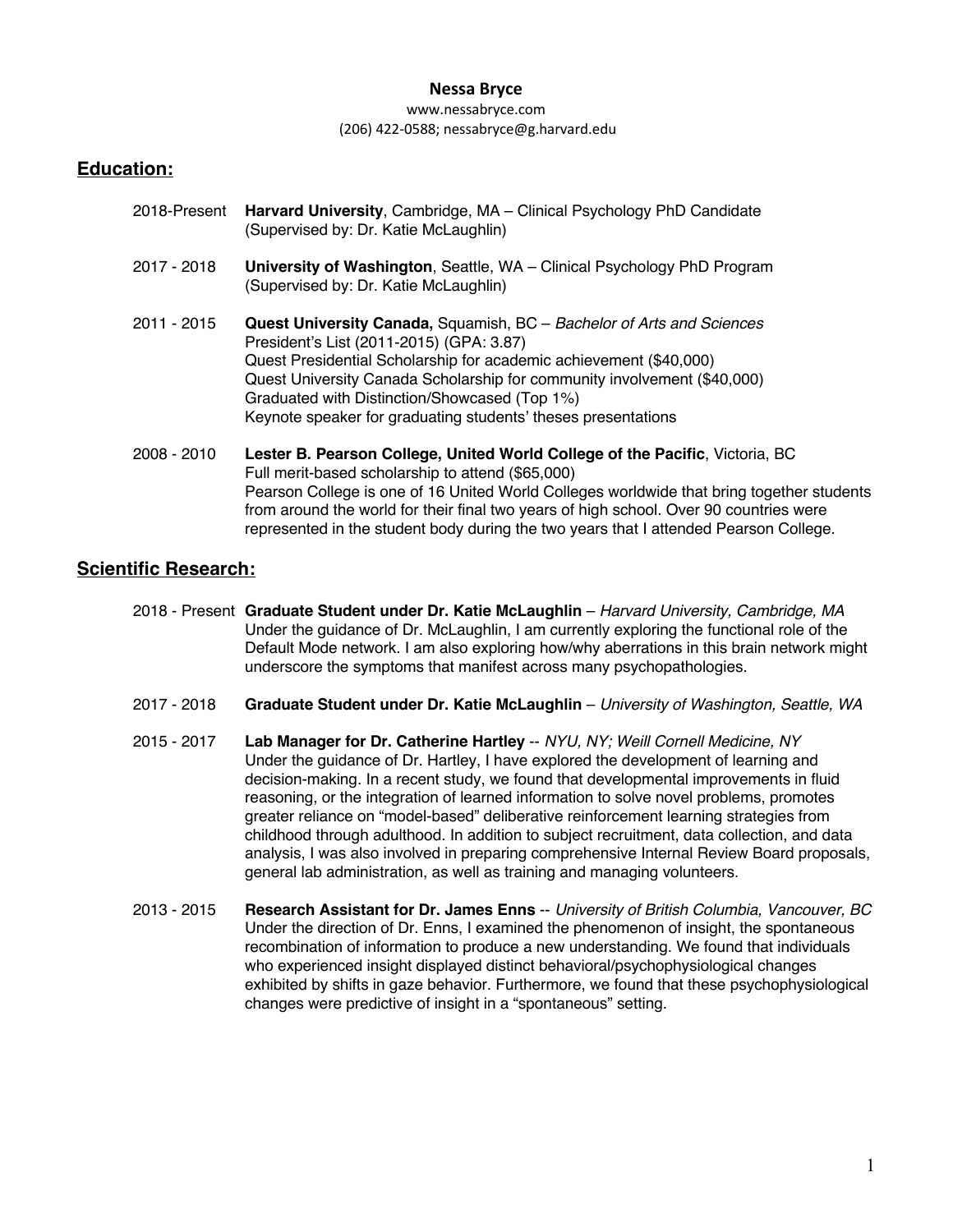www.nessabryce.com (206) 422-0588; nessabryce@g.harvard.edu

# **Peer-reviewed Research Articles:**

\*Denotes equal author contribution

McLaughlin, K. A., Flournoy, J., Dennison, M. J., Rodman, A., **Bryce, N. V**., McNeilly, E., Lurie, L., Bitran, D., Reid-Russell, A., Vidal-Bustamente, C.M., Allen, M. B., & Madhyastha, T., (In prep) A Precision Neuroscience Approach to Mapping Within-Person Variability in Brain Activation During Emotion Processing: Implications for Reliability of Task-Based fMRI.

**Bryce, N. V**., Flournoy, J. C., Moreira, J. F. G., Rosen, M. L., Sambook, K. A., Mair, P., & McLaughlin, K. A. (2021). Brain parcellation selection: An overlooked decision point with meaningful effects on individual differences in resting-state functional connectivity. *NeuroImage*, *243*, 118487.

Potter, T.\*, **Bryce, N.**\*, Hartley, C., (2016). *Cognitive Components Underpinning the Development of Model-Based Learning*. Developmental Cognitive Neuroscience.

**Bryce, N**., Lenkic, P., Enns, J., (under revision). *Pupil dilation fails to predict spontaneous insight.*  Psychology of Creativity, Aesthetics, and the Arts.

## **Talks:**

**Bryce, N**., McLaughlin. K, (2021, March). *Brain parcellation selection: An overlooked decision point with meaningful effects on individual differences in resting-state functional connectivity***.** Blitz Talk at the annual meeting of CNS, Virtual Program.

## **Poster Presentations:**

**Bryce, N**., McLaughlin. K, (2021, March). *Brain parcellation selection: An overlooked decision point with meaningful effects on individual differences in resting-state functional connectivity.* Poster presented at the annual meeting of CNS, Virtual Program

**Bryce, N**., McLaughlin. K, (2020, August). *Evaluation of common brain atlases used in the a priori identification of primary functional networks.* Poster presented at the annual meeting of FLUX, Virtual Program

**Bryce, N**., McLaughlin. K, (2020, June). *Evaluation of common brain atlases used in the a priori identification of primary functional networks.* Poster presented at the annual meeting of OHBM, Virtual Program

**Bryce, N**., McLaughlin. K, (2019, August). *Subnetworks that comprise the core functional brain networks display distinct patterns of maturation.* Poster presented at the annual meeting of FLUX, New York, NY

**Bryce, N**., McLaughlin, K., (2019, March). *Default mode network subsystems display distinct maturational trajectories.* Poster presented at the annual meeting of Society for Research on Child Development, Baltimore, MD

**Bryce, N**., Shi, T., Hartley, C., (2016, September). *Cognitive Components Underpinning the Development of Model-Based Learning.* Poster presented at the annual meeting of FLUX, St. Louis, MO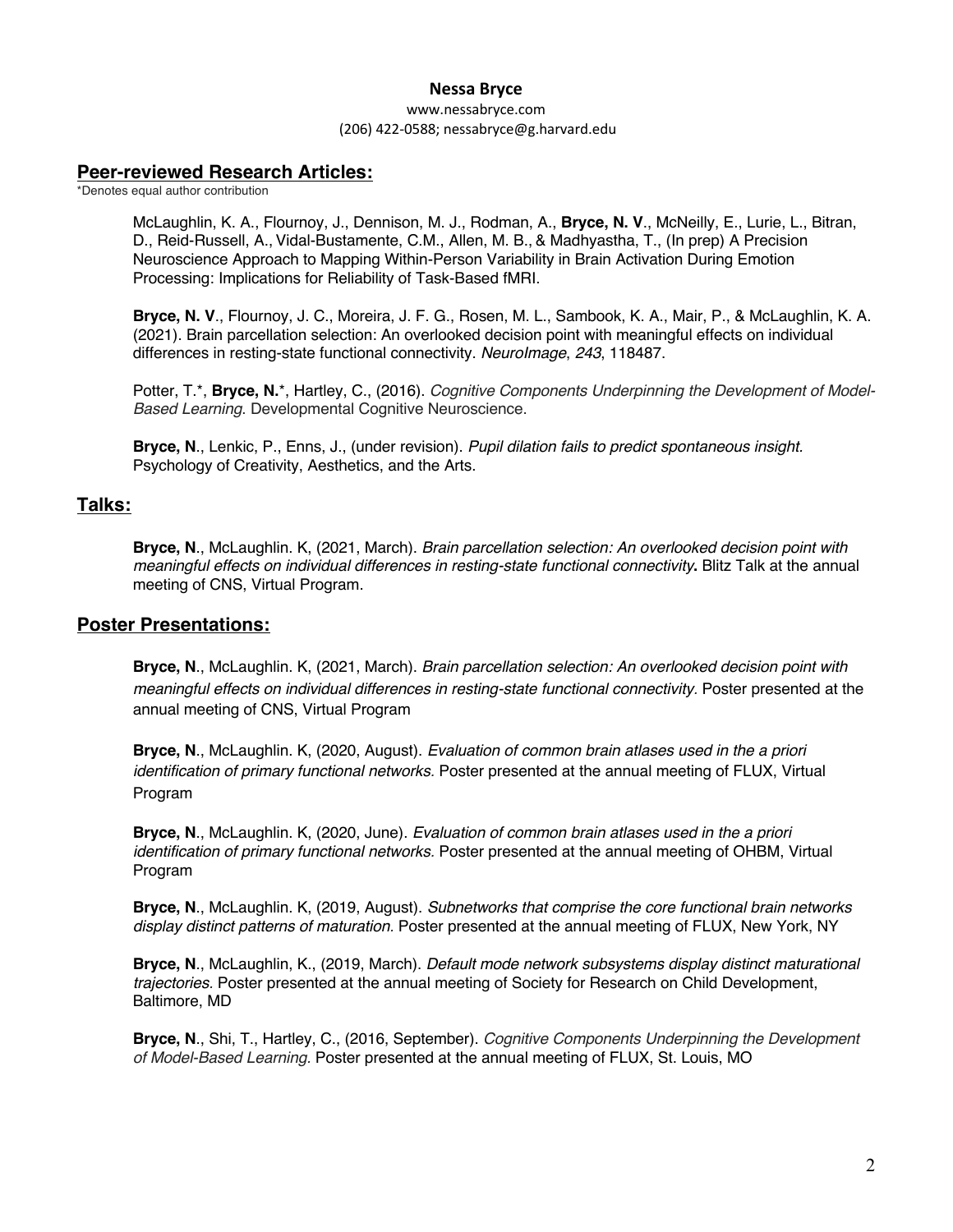#### www.nessabryce.com (206) 422-0588; nessabryce@g.harvard.edu

**Bryce, N**., Shi, T., Hartley, C., (2016, April). *The Role of Statistical Learning in the Development of Model-Based Choice.* Poster presented at the annual meeting of the Social Affective Neuroscience Society, New York, NY

# **Figure Consulting/Development Acknowledgements:**

Finn, E. S. (2021). Is it time to put rest to rest?. *Trends in Cognitive Sciences*.

McLaughlin, K. A., Sheridan, M., Humphreys, K., Belsky, J., & Ellis, B. J. (2020). The value of dimensional models of early experience: thinking clearly about concepts and categories.

Gabard-Durnam, L., & McLaughlin, K. A. (2020). Sensitive periods in human development: charting a course for the future. *Current Opinion in Behavioral Sciences*, *36*, 120-128.

Nelson III, C. A., & Gabard-Durnam, L. J. (2020). Early adversity and critical periods: neurodevelopmental consequences of violating the expectable environment. *Trends in neurosciences*, *43*(3), 133-143

Gabard-Durnam, L. J., & McLaughlin, K. A. (2019). Do sensitive periods exist for exposure to adversity?. *Biological psychiatry*, *85*(10), 789.

### **Teaching:** Teaching Fellow, Harvard University

Head TF - Statistics for the Behavioral Sciences (Psych 1900), Professor: Patrick Mair, Fall 2021 Certificate of Distinction and Excellence in Teaching from the Bok Center, Spring 2021 Statistics for the Behavioral Sciences (Psych 1900), Professor: Thomas Rusch, Spring 2021 Statistics for the Behavioral Sciences (Psych 1900), Professor: Patrick Mair, Fall 2020

### **Scientific Journalism Publications:** https://www.scientificamerican.com/author/nessa-bryce/

"Magnetic Stimulation May Halt Rumination in Depression" (January 2015). *Scientific American Mind.* Print. *(*Article for Headlines department)

"The Aha! Moment. A step-by-step guide to your next creative breakthrough" (July 2014). *Scientific American Mind*. Print. (Feature Article and Cover story). Republished in special issues: Winter 2015 & Winter 2019

"Creative Spark: Neuroscientist-Turned-Artist Shares His Process" (July 2014). *Scientific American Mind*. Online.

"The early bird makes the moral decision" (March 2014). *Scientific American Mind.* Print. (Article for the Head Lines department)

## **Clinical Experience:**

#### 2019-2021 **Obsessive-Compulsive Disorders Institute** (OCDI), Mclean Hospital, Belmont

- o Coached exposure therapy for OCD and related disorders: 37 hours
- o Co-therapy: 15 hours
- o Assessment (SCID, Y-BOCS, MOCA): 35 hours
- o Perfectionism Group co-lead: 10 hours